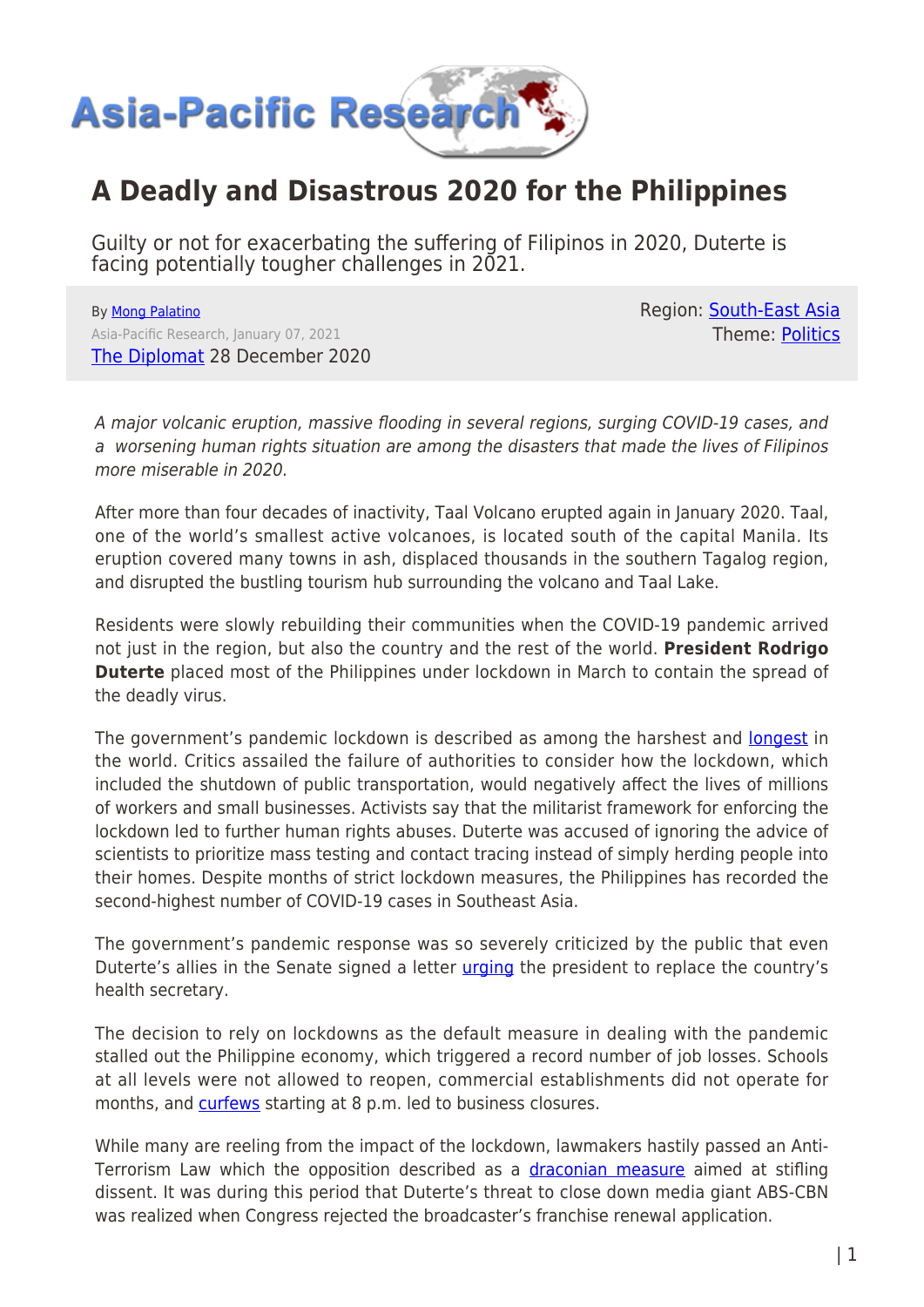Drug-related killings did not stop even during the pandemic. According to monitoring by human rights groups, Tokhang (anti-drug) operations *[increased](https://www.hrw.org/news/2020/09/08/killings-philippines-50-percent-during-pandemic)* this year. There was also a surge in extrajudicial killings targeting activists, journalists, leftist leaders, and lawyers despite the imposition of hard lockdown regulations in most barangays (villages).

Restrictions on the movement of people were being eased in November when five successive typhoons wrought havoc in the eastern stretch of Luzon, the country's biggest island. One of the typhoons, [Goni](https://edition.cnn.com/2020/11/01/asia/philippines-super-typhoon-goni-landfall-intl-hnk/index.html#:~:text=Super%20typhoon%20Goni%20slams%20the%20Philippines&text=At%20least%2010%20people%20died,an%20initial%20government%20report%20showed.), was the world's strongest this year. The typhoons unleashed flooding, which reached levels similar to the devastation caused by typhoons Haiyan (Yolanda) in 2013 and Ketsana (Ondoy) in 2009. The flooding destroyed houses, crops, and livelihoods in rural communities that have yet to recover from the economic fallout caused by the pandemic. The flooding was blamed on **quarrying**, logging, and mining activities, which resulted in the denudation of watersheds. In Cagayan province, the release of water by dam operators *inundated* farms and communities.

Duterte's absence in coordinating relief and rescue operations was **noticeable**. Online commenters noted that Duterte was always quick to ask for emergency powers from Congress yet he was conspicuously and consistently absent during the flooding emergency. Duterte retorted that he was regularly briefed about the situation in Luzon while attending other matters in the southern island of Mindanao.

The pandemic tested Duterte's leadership and it got mixed reactions from the public. Supporters cite Duterte's [high](https://thediplomat.com/2020/10/why-is-rodrigo-duterte-still-popular-in-the-philippines/) approval rating as proof that the majority are satisfied with his handling of the health crisis. But critics mention the inefficiencies of the pandemic task force led by retired generals as a basis to blame Duterte's government for the country's high number of COVID-19 cases.

Guilty or not for exacerbating the suffering of Filipinos in 2020, Duterte is facing a potentially tougher challenge in 2021 as the economic crisis continues to unravel while political parties compete for the support of voters ahead of the 2022 presidential elections. Opposition forces are expected to be more vigorous in pushing for accountability after the International Criminal Court's chief prosecutor declared this month that they have [found](https://www.scmp.com/week-asia/politics/article/3114056/dutertes-war-drugs-icc-sees-reasonable-basis-crime-against) "reasonable basis to believe" that Duterte's war on drugs is responsible for crimes against humanity.

\*

Note to readers: please click the share buttons above or below. Forward this article to your email lists. Crosspost on your blog site, internet forums. etc.

*Mong Palatino* served for two terms in the House of Representatives in the Philippines representing the youth sector.

The original source of this article is **[The Diplomat](https://thediplomat.com/2020/12/a-deadly-and-disastrous-2020-for-the-philippines/)** Copyright © [Mong Palatino](https://www.asia-pacificresearch.com/author/mong-palatino), [The Diplomat,](https://thediplomat.com/2020/12/a-deadly-and-disastrous-2020-for-the-philippines/) 2021

## **[Comment on Global Research Articles on our Facebook page](https://www.facebook.com/GlobalResearchCRG)**

**[Become a Member of Global Research](https://store.globalresearch.ca/member/)**